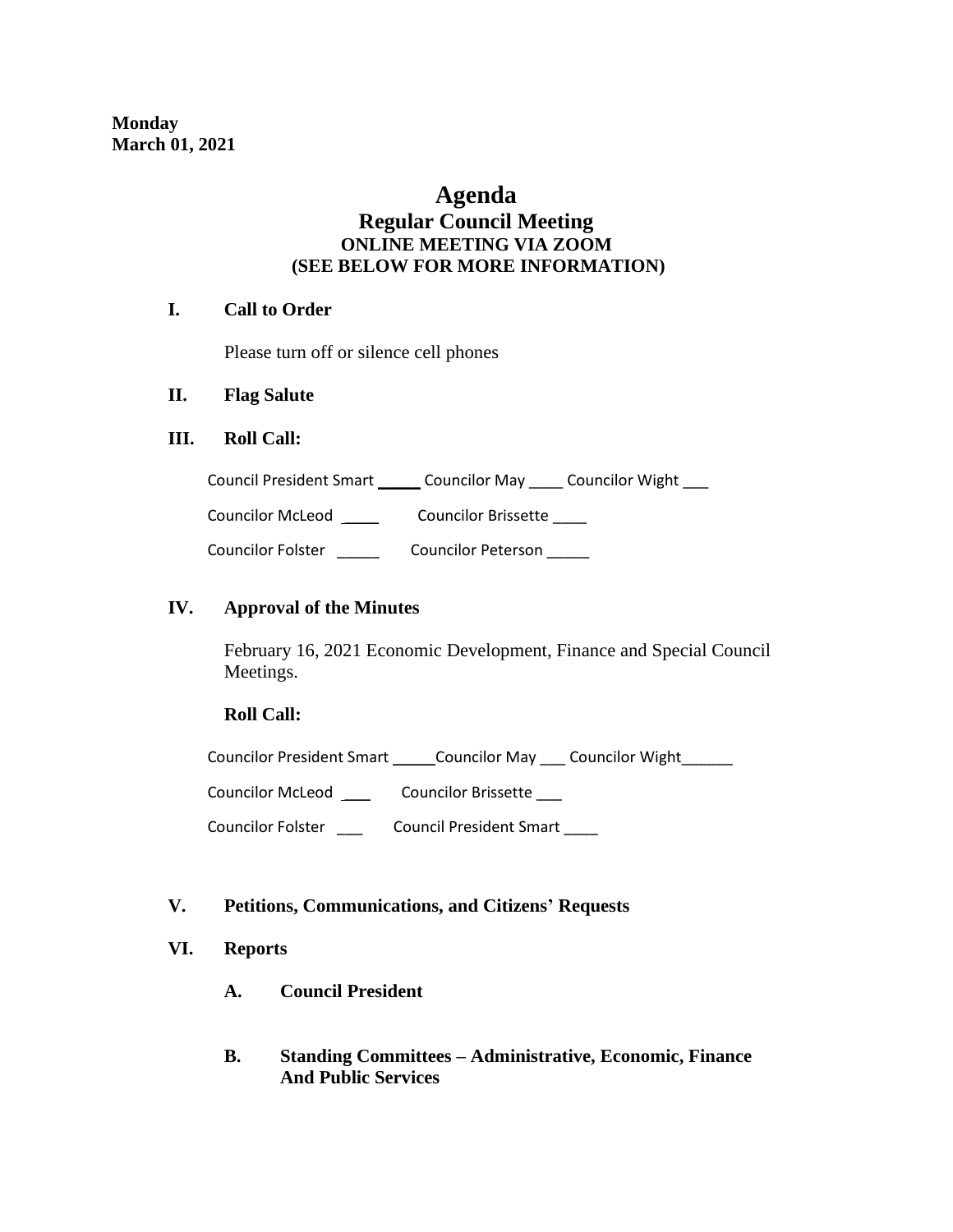- **C. City Councilors**
- **D. City Attorney**
- **E. Special Committees**
- **F. City Manager**

#### **VII. New Business**

### **VIII. Public Hearings and Second Reading of Ordinances**

#### **IX. Old Business**

#### **X. Consent Agenda: items 1, 2, 3 and 4**

1. The City Council will consider approval of the renewal of a Liquor License application for Old Town Bowling Center, LLC located at 156 Center Street Old Town.

 **Suggested motion**: Resolved, the Old Town City Council hereby approves the renewal of a Liquor License application for Old Town Bowling Center, LLC located at 156 Center Street, Old Town.

2. The City Council will consider accepting the 2021 Volunteer Fire Assistant Grant (VFA) in the amount of \$2085.38 to be used with an equal share of local funds to purchase items for the Fire Station.

 **Suggested motion:** Resolved, the City Council accepts the 2021 Volunteer Fire Assistant Grant (VFA) in the amount of \$2085.38 to be used with an equal share of local funds to purchase items for the Fire Station. (attachment A)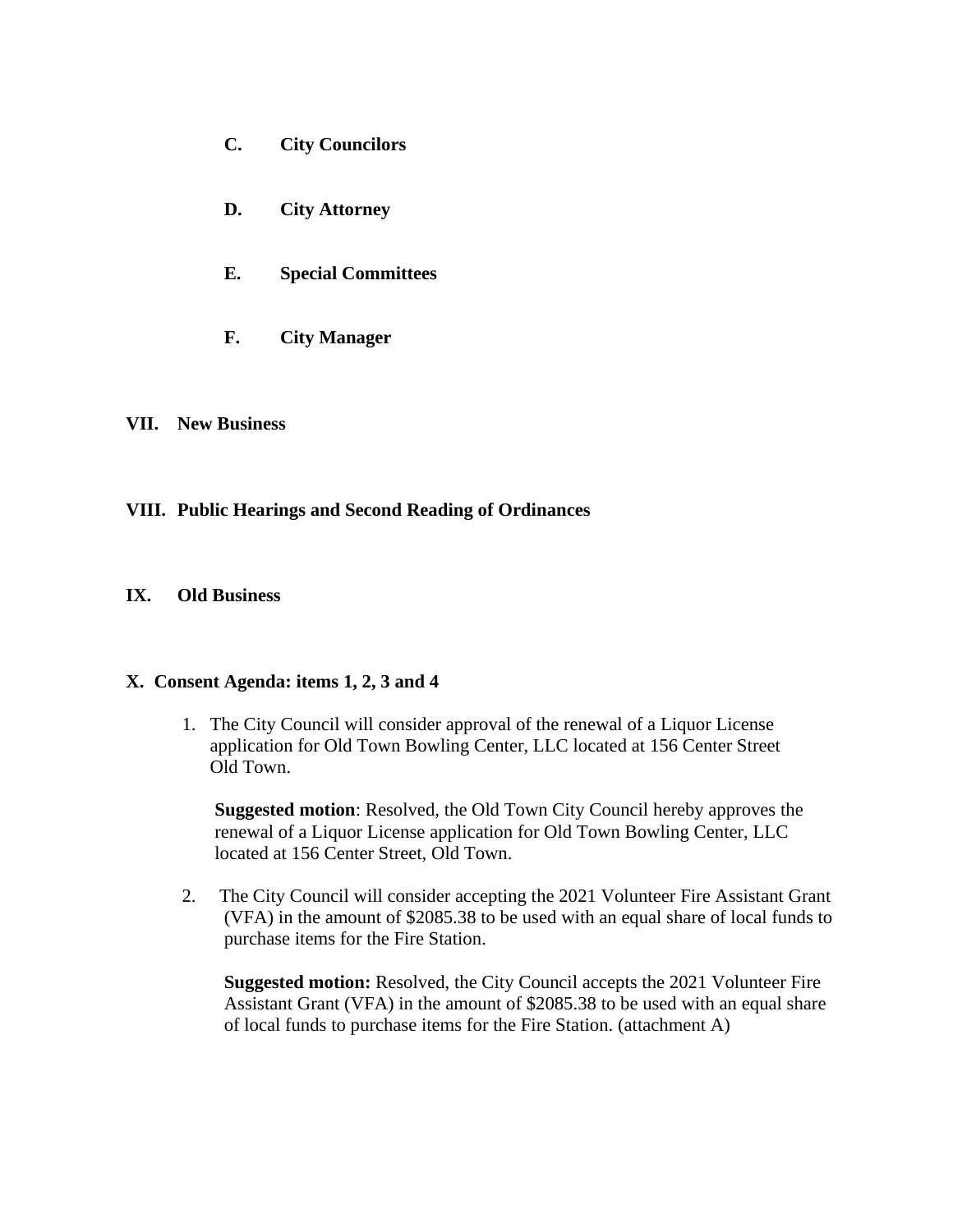3. The City Council will consider approving the purchase of phone system equipment from Crexendo as recommended by the Finance Committee and shown in the attached proposal, for the total upfront cost of \$22,244.50, which includes the equipment purchases of \$20,995.81 and the required first month payment of \$1,248.69 to execute the contract. The Old Town City Council authorizes the Finance Director to expend funds from the IT Reserve 09-526-60-6400 for capital equipment.

 **Suggested motion:** Resolved, the Old Town City Council approves the purchase of phone system equipment from Crexendo as recommended by the Finance Committee and shown in the attached proposal, for the total upfront cost of \$22,244.50, which includes the equipment purchase of \$20,995.81 and the required first month payment of \$1,248.69 to execute the contract. The Old Town City Council authorizes the Finance Director to expend funds from the IT Reserve 09-526-60-6400 for capital equipment.

4. The City Council will consider accepting an after-deadline redemption on foreclosed property, for Glen and Tamra Philbrook located at 69 Dartmouth Street for payment of the 2018-2021 sewer fees in the total amount of \$1480.00.

 **Suggested motion**: Resolved, the Old Town City Council hereby accepts an after deadline redemption on foreclosed property, Account #882, for Glen and Tamra Philbrook located at 69 Dartmouth Street for payment of the 2018-2021 sewer fees totaling \$1480.00. The City Council further authorizes the City Manager to execute a Municipal Quit-Claim Deed.

 *Councilor Brissette*

### **Roll Call Vote:**

.

| Council President Smart  | Councilor May Councilor Wight |
|--------------------------|-------------------------------|
| <b>Councilor McLeod</b>  | <b>Councilor Brissette</b>    |
| <b>Councilor Folster</b> | <b>Councilor Peterson</b>     |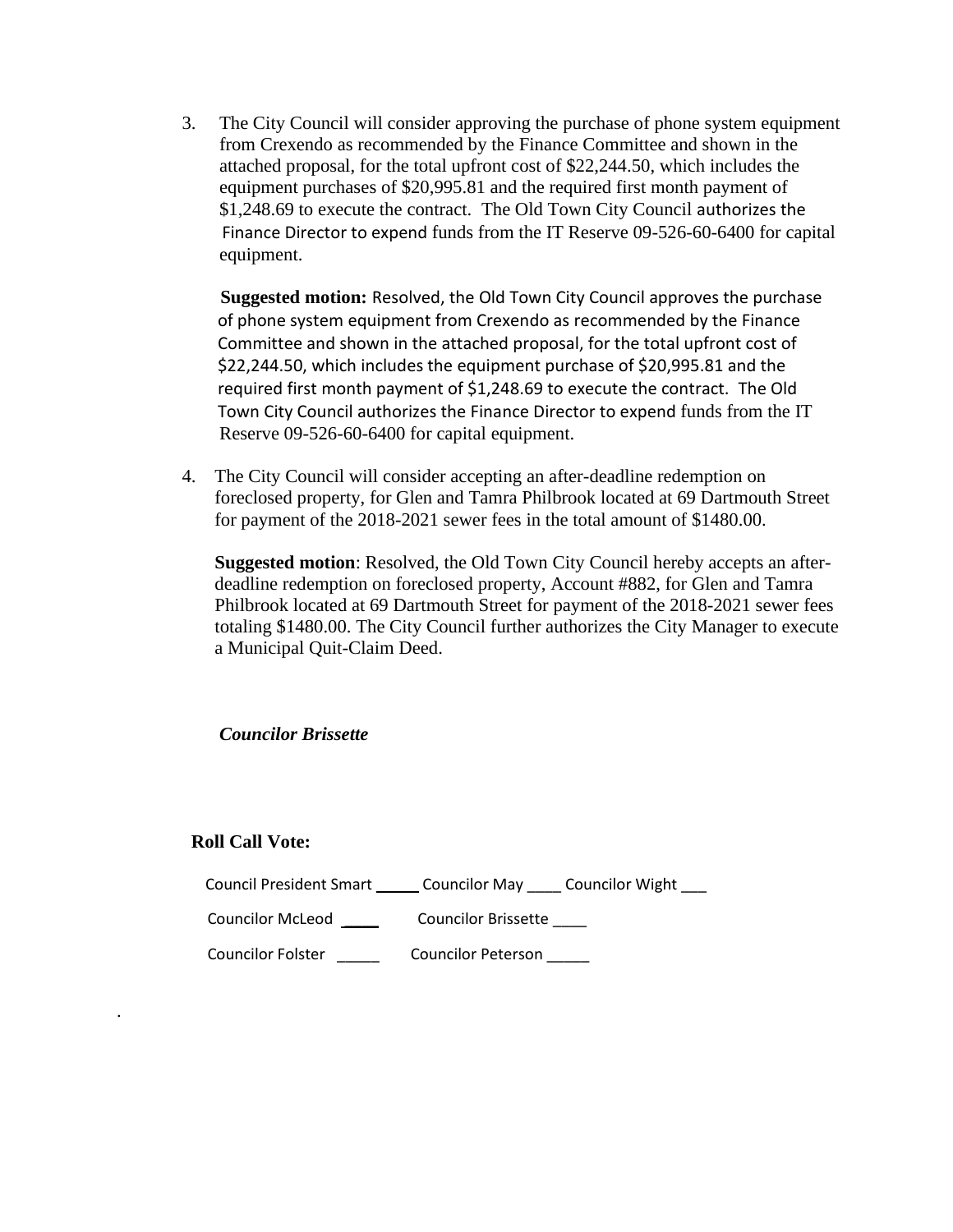Adjournment, Motion \_\_\_\_\_\_\_\_\_\_\_\_\_\_\_\_\_\_, seconded

 **Roll Call**:

Council President Smart \_\_\_\_\_ Councilor May \_\_\_\_ Councilor Wight \_\_\_

Councilor McLeod \_\_\_\_\_ Councilor Brissette \_\_\_\_

Councilor Folster \_\_\_\_\_\_ Councilor Peterson \_\_\_\_\_

You are invited to a Zoom webinar. When: Mar 1, 2021 06:00 PM Eastern Time (US and Canada) Topic: Old Town City Council Meeting 3.1.21

Please click the link below to join the webinar: <https://us02web.zoom.us/j/86792215547>

Or iPhone one-tap : US: +13126266799,,86792215547# or +16465588656,,86792215547# Or Telephone: Dial(for higher quality, dial a number based on your current location): US: +1 312 626 6799 or +1 646 558 8656 or +1 301 715 8592 or +1 346 248 7799 or +1 669 900 9128 or +1 253 215 8782 Webinar ID: 867 9221 5547 International numbers available:<https://us02web.zoom.us/u/kdjtP19Yw>